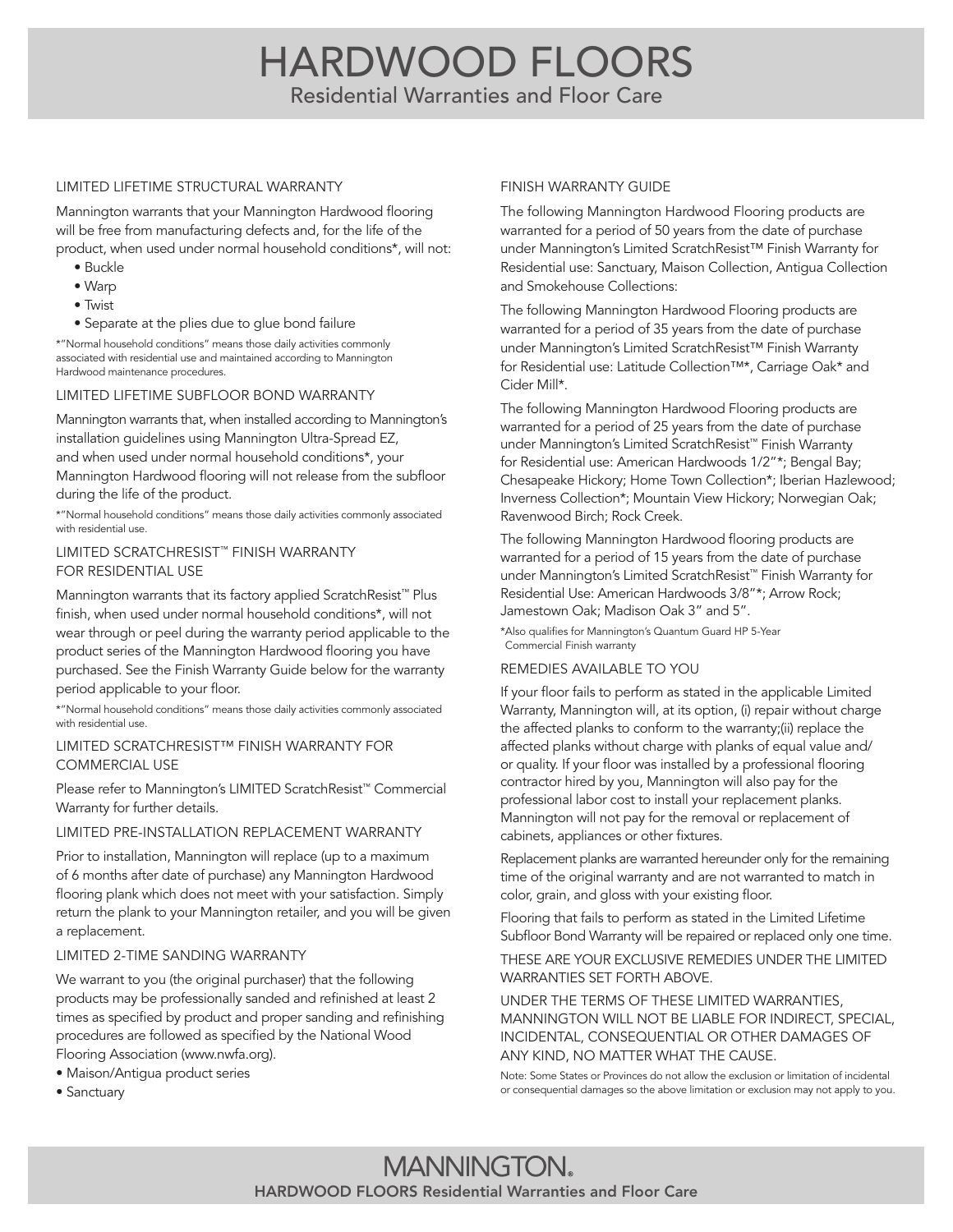THERE ARE NO IMPLIED WARRANTIES, INCLUDING THE IMPLIED WARRANTIES OF MERCHANTABILITY AND FITNESS FOR A PARTICULAR PURPOSE, EXTENDING BEYOND THE TERMS OF THESE LIMITED WARRANTIES.

Note: Some States or Provinces do not allow limitations on how long an implied warranty lasts, so the above limitation may not apply to you.

EXCEPT AS SET FORTH HEREIN, THERE ARE NO EXPRESS WARRANTIES MADE BY MANNINGTON COVERING THIS PRODUCT.

This warranty gives you specific legal rights, and you may also have other rights which vary from State to State in the U.S. or Province to Province in Canada.

#### IF YOU HAVE A WARRANTY CLAIM ...

Contact your retailer and describe the problem. In many instances, the retailer can provide you with a solution to correct the situation.

If you need additional assistance or wish to file a claim, you may call Mannington Customer Care at 1-800-FLOOR-US (1-800-356-6787). Proof of purchase is necessary (store receipt) to verify all warranty claims.

Our representatives will provide you with helpful information to address your concern, or walk you through the easy steps to file a claim. We will make every effort to ensure that your claim is processed quickly and fairly.

You may also file a claim through our website at: www.mannington.com/residential/claims

Or, you may write to us at: Mannington Mills, Inc. Attn: Customer Care P.O. Box 30 Salem, NJ 08079 E-mail: service@mannington.com

For your reference, we recommend keeping a record of Product Name and SKU, Purchase Date, and Store where you purchased your Mannington Hardwood Floor.

# LIMITED WARRANTY EXCLUSIONS AND CONDITIONS

- The Limited Warranties set forth herein apply only to flooring purchased after January 1, 2020. Proof of purchase is necessary to verify all warranty claims.
- The Limited Warranties do not apply to "seconds," "off goods," economy grade, cabin grade or shop grade products.
- The Limited Warranties apply only to the original purchaser and the original installation site, and are not transferable.
- The Limited Warranties do not cover conditions or defects, including buckling, caused by improper installation, the use of improper adhesives; inadequate, uneven or irregular subflooring or improper sub-floor preparation; or by the failure to follow Mannington's installation guidelines, which are included in the product cartons and can be obtained by calling Mannington at 1-800-FLOOR-US (1-800-356-6787).
- The Limited Warranties do not cover gapping of planks.
- The Limited Warranties do not cover construction related damage.
- The Limited Warranties do not cover planks that have been installed with obvious visual defects.
- The Limited Warranties do not cover noises, such as popping, crackling, or squeaking.
- The Limited Warranties do not cover damage caused by insects.
- The Limited Warranties do not cover conditions caused by improper use or maintenance, such as:
- loss of gloss or build-up of dulling film due to lack of maintenance or improper maintenance.
- damage resulting from failure to follow floor care instructions.
- marks, scuffs, scratches, gouges, dents or cuts, including without limitation, those caused by pets.
- damage caused by burns, flooding, fires and other accidents.
- damage caused by abuse (i.e. dragging objects across the floor without proper protection)
- wear caused by pebbles, sand and other abrasives.
- damage caused by caster wheels or vacuum cleaner beater bars.
- use of rubber backed mats, latex-backed or coco fiber mats or mats that are not labeled as "non-staining."
- failure to support furniture with floor protectors that are at least one inch in diameter, made of non-staining felt or non-pigmented hard plastic, rest flat on the floor and are replaced regularly.
- Mannington does not approve the use of steam based cleaners for hardwood floors.
- The Limited Warranties do not cover fading or discoloration from heat or sunlight.
- Wood is a natural product, Mannington will not guarantee match of color, grain, or gloss of any plank replaced for any reason.
- For purposes of the Limited ScratchResist™ Finish Warranty for Residential Use, "wear through" means complete loss of the Mannington wear layer.
- The Limited Warranties do not cover variations of color, shade or texture of the floor you purchase from those shown on samples or photographs.
- Use of Mannington Hardwoods flooring in environments that are excessively dry, excessively humid, or prone to dramatic variations in humidity may result in small cracks in the planks which may affect your floor's finish. This condition, known as "checking," is not covered by the Limited Warranties.
- The Limited Lifetime Subfloor Bond Warranty does not apply unless the subfloor is visually dry at the time of installation and does not have a history of moisture problems.

#### MANNINGTON FLOOR CARE INSTRUCTIONS

- Wood flooring performs best in climate-controlled interior environments. A permanent HVAC unit must be operational in order to provide consistent room temperature between 60° and 80°F (16° to 27°C) and a humidity level of 35% to 50%. Temperature and humidity must be controlled for the life of the flooring.
- Sweep or vacuum regularly, since built-up grit can damage the finish and surface of hardwood. The vacuum head must be a brush or felt type. Be certain the wheels of the vacuum are clean and do not damage the finish. Do not use a vacuum with a beater bar head.
- Remove spills promptly using a soft cloth and cleaning products recommended by Mannington.
- Never mop or flood your floor with water or other products. This can severely damage the flooring.
- The use of Mannington maintenance and floor-care products is highly recommended.
- Do not use oil soaps, liquid or paste wax products or other household cleaners that contain citrus oil, tung oil or ammonia.
- Keep pet's nails trimmed and paws clean and free of dirt, gravel, grease, oil and stains.
- Use a dolly and protective sheets of plywood when moving heavy objects.
- Make certain furniture casters and floor protectors are clean and operate properly (a minimum of 1" continuous width is recommended).
- Remove shoes with spiked or damaged heels before walking on the floor.
- Exposure to the sun and UV rays accelerates the oxidation and aging of hardwood and fabrics. This causes the stain and/or hardwood to fade and/or change color. We recommended you rearrange rugs or furniture periodically so the floor ages evenly.
- Your floor will wear more evenly if you use area rugs in heavily traveled areas and pivot-points (i.e. stair landings, room entries, etc.).
- Use dirt-trapping walk-off mats at all exterior doors to keep sand, dirt, grit, grease and oil outside.